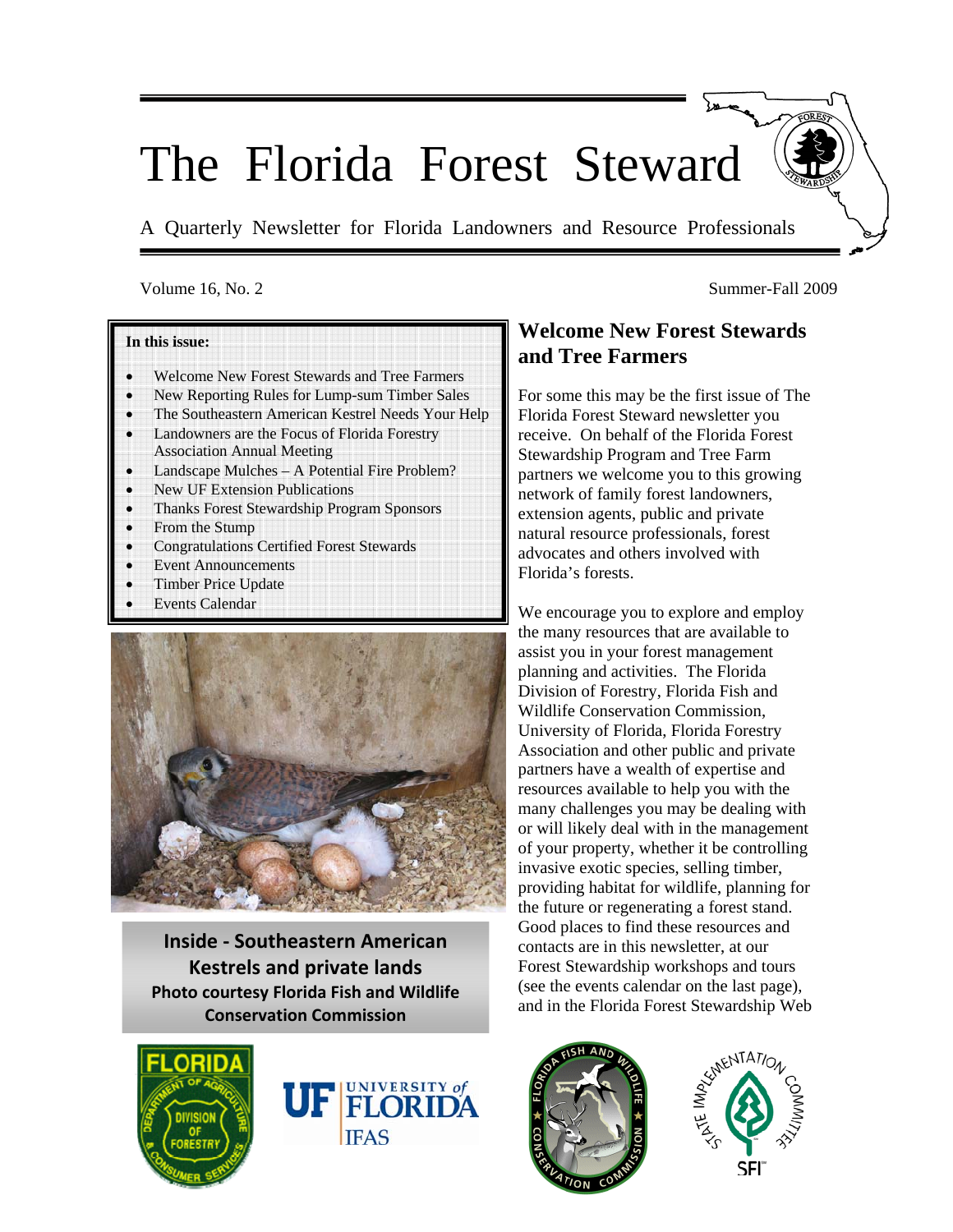site linked under the events calendar. You can also link to all the partners mentioned above through that Web site.

Cheers and Best Wishes, Chris Demers, Editor

# **New Reporting Rules for Lump-Sum Timber Sales**

New rules for reporting of lump-sum timber sales went into effect on May 28, 2009. TD 9450 outlines the changes to Treasury Regulations §1.6045-4. This section is amended to require purchasers of standing timber in a lump-sum transaction to report the sale or exchange of the timber to the IRS using **IRS Form 1099-S** (Proceeds from Real Estate Transactions) and to provide the completed form to the seller. The Internal Revenue Code  $(IRC)$  section  $6045(e)(2)$  now requires the issuance of this informational form to timber sellers due to the amendment of paragraphs  $(b)(2)(i)(E)$ ,  $(b)(2)(ii)$  and  $(c)(2)(i)$  of the treasury regulation section 1.6045-4 for sales or exchanges of standing timber for lump-sum payments completed after May 28, 2009. **The Form 1099-S is to be provided to the seller by January 31 of the year following the sale and to IRS**.

**Example:** Yellow Pine hires a consulting forester to cruise and conduct a lump-sum sale by sealed bid of 50 acres of timber. The successful buyer bid \$200,000 for the timber. The closing date (timber deed executed and delivered) occurs on June 29, 2009, and a check for \$200,000 is delivered to the seller on the same date. The successful **buyer must now issue an IRS Form 1099-S to Yellow Pine by January 31, 2010**. The date of June 29, 2009, is placed in Box 1 and the amount of \$200,000 goes in Box 2. The description of the timber goes in Box 3 and relevant details for Filer and Transferor are placed in the appropriate boxes.

See http://www.irs.gov/irb/2009- 24 IRB/ar06.html for more information.

#### **Source:**

van der Hovoen, G. 2009. New Reporting Rules for Lump Sum Timber Sales. June 1 Bulletin, North Carolina Coop. Ext. Serv. 1p. (http://www.ces.ncsu.edu/nreos/forest/pdf/Lu mpSumTimberSales.pdf)

# **Southeastern American Kestrels Need Your Help**

By Karl Miller and Jason Martin, Florida Fish and Wildlife Conservation **Commission** 

The southeastern American kestrel is a non-migratory falcon found in open pinelands, sandhills, prairies, and pastures in Florida and the southeastern U.S. High-quality kestrel habitat includes both suitable nesting sites -- primarily cavities excavated by woodpeckers in large dead trees -- and open areas where the birds can see and capture their prey.

The southeastern American kestrel is listed as threatened in Florida due to the loss of nesting and foraging habitat. Our resident kestrel population has declined because of pinelands converted to improved pasture, cropland or other use; removal of standing dead trees from fields and forests and habitat modifications caused by fire suppression. Although long-term population trends are unclear, an overall decline has been estimated at greater than 80% over the past 70 years.

Controlled burning can be used to maintain a grassy, open understory and dead tree snags should be preserved to provide nesting sites for kestrels. Nest boxes also can be installed in areas where natural tree cavities are sparse.

You may be able to help the southeastern American kestrel by putting up nest boxes on your property. Nest boxes should be located in relatively open areas, such as sandhills, open pine forests, fields, pastures, and golf courses, where natural cavities are lacking. Nest boxes should be attached at a height of approximately 12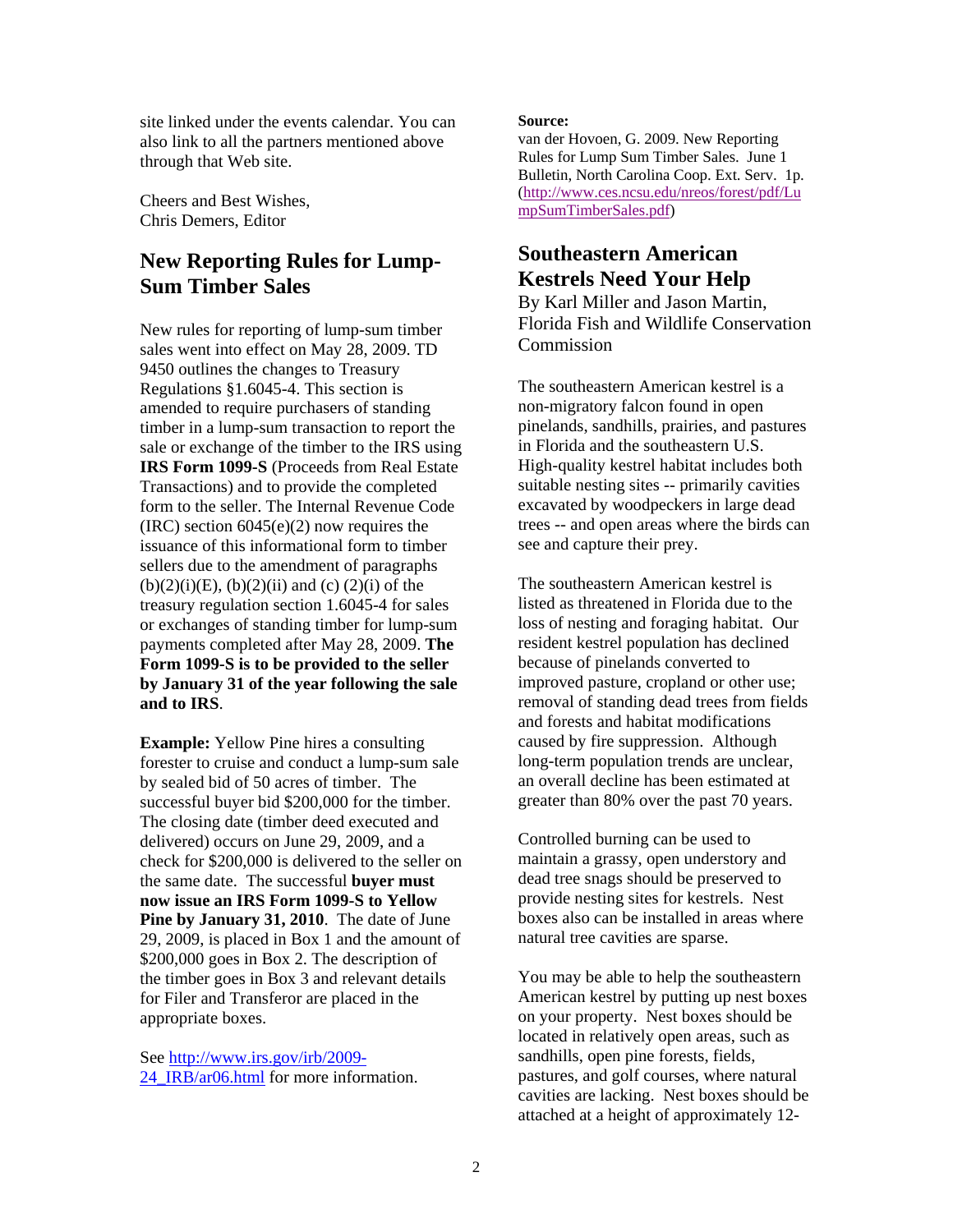20 feet above the ground on tree trunks or wooden poles that are anchored firmly in the ground. There should be approximately 100- 125 acres of appropriate habitat surrounding each nest box. Note: do not use utility poles without written permission from local power companies.

More information about how to build kestrel nest boxes and where to install them can be found on the Florida Fish & Wildlife Conservation Commission website. Visit http://research.myfwc.com/features/ and click on 'Wildlife' then 'Southeastern American Kestrel'.

Nest boxes are readily accepted by kestrels and make an excellent way to quickly improve the wildlife value of your property with minimal effort. Even if your nest boxes are not discovered by kestrels, many other kinds of birds, such as eastern screech owls, eastern bluebirds, and great crested flycatchers can use nest boxes intended for kestrels.

Recently the FWC initiated a kestrel nest box monitoring program in north-central Florida. By coordinating management and monitoring efforts throughout the state, FWC will be able to more accurately determine the current population status and track how southeastern American kestrels respond over time to management efforts.

FWC is focused primarily on public lands, but we recognize that large expanses of potential kestrel habitat occur on private lands in northcentral Florida. We are interested in working with landowners who live in Hernando, Citrus, Sumter, Levy, Marion, Gilchrist, Alachua, Suwannee, Columbia, or neighboring counties, and have installed, or plan to install, at least 3- 4 kestrel nest boxes on private properties. Contact kestrel@myfwc.com for more information about how your nest boxes can be included in our monitoring program.

### **Forest landowners are the Focus of Florida Forestry Association's Annual Meeting** By Phil Gornicki, Florida Forestry Association

When the Florida Forestry Association convenes its 2009 Annual Meeting in St. Augustine at the Renaissance in World Golf Village on September 9-10, private landowners will be the focus. The agenda is full of information owners of forested lands need to know and understand about the current economy and getting the most out of forest ownership.

Participants will see why timber is still one of your best investments, learn how to maximize forest value by selling carbon credits, sharpen estate planning goals from lessons learned from a forest landowner, learn how to enhance forest value through hunting lease management and find out more about the emerging biomass markets headed to Florida. In addition, an in-depth analysis will be presented by one of the nation's leading economists concerning our nation's economic outlook for the next several years.

Landowners are offered a special registration fee of \$105 to attend one of the two days: September 9 or September 10. Both will be special landowner days with plenty of timely information and the chance to attend the forestry trade show, the largest of its kind in Florida. For information

visit www.floridaforest.org/conference.ph p or call the Association office at (850) 222-5646.

# **Landscaping Mulches – A Potential Fire Problem?**

By Alan Long, Professor, UF-IFAS School of Forest Resources and Conservation

Whether you live on your forest property, in the wildland-urban interface, or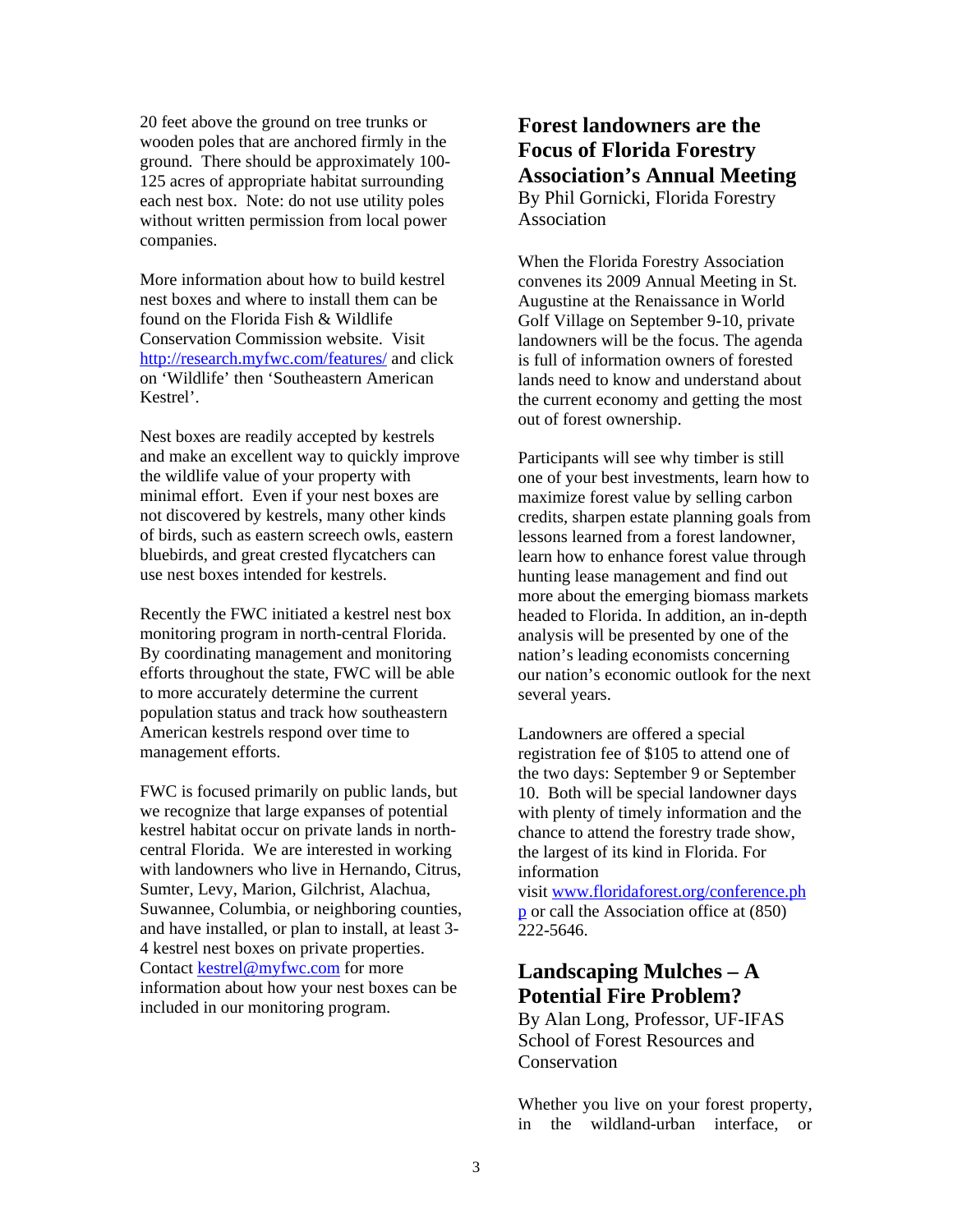downtown, one of our favorite forest products may be lurking around your back door waiting to light up. Pine straw, pine bark nuggets and shredded wood (cypress or yard waste) are used throughout the Southeast for a number of important landscaping functions. They retain soil moisture (and reduce irrigation), reduce erosion, add organic matter to the soil, and enhance aesthetic appeal. Across most landscape conditions, mulches provide these benefits with no further problem. But laid on the ground next to your wood siding or wood deck they represent a potential ignition source for your house should embers from a wildfire or your backyard burn pile, a match, or even a cigarette butt land on the dry mulch surface. Recent research at the University of Florida indicated that under dry conditions, such as we had early last spring, pine straw is particularly flammable and can produce long flames and high temperatures capable of igniting other flammable materials (such as wood) or melting vinyl siding. Pine bark and shredded wood are more difficult to ignite, but once started they can smolder for long periods of time and produce sufficient heat to cause the same types of effects.

How can you reduce this potential problem without giving up all the benefits? Keep the organic mulches in most places, EXCEPT within three to five feet of your wood or vinyl structural surfaces. Borders of gravel, cinder rock or other nonflammable materials should be used immediately adjacent to, or under, flammable exterior features.

For more information on protecting your home in fire prone areas, visit http://fireinflorida.com , InterfaceSouth and the wildfire risk assessment guide (http://www.interfacesouth.org/products/wildfi re\_ra.html), or the Florida Division of Forestry Website http://www.fldof.com/wildfire/index.html.

# **Recent Stewardship-related Publications Produced by the University of Florida**

#### **Where There's Fire, There's Smoke: Air Quality and Prescribed burning**

**in Florida,** Revised. FOR-62, a 5-page illustrated fact sheet by Martha C. Monroe, Adam C. Watts, and Leda N. Kobziar, provides background information on air quality, the effects of smoke on human health and safety, and regulations concerning the use of prescribed fires, smoke and strategies for protecting air quality. Published by the UF School of Forest Resources and Conservation (SFRC), February 2009. http://edis.ifas.ufl.edu/FR058

#### **Wood to Energy: Use of the Forest Biomass for Wood Pellets**, FOR-207, a

4-page illustrated fact sheet by Marian Marinescu and Todd Bush, is part of the Wood to Energy series. It introduces the use of wood pellets as a renewable energy source, current and new feedstock sources, feasibility and research needs. Published by the SFRC, February 2009. http://edis.ifas.ufl.edu/FR269

#### **Ownership Succession: Plan Now for the Future of Your Land**, FOR-

212, a 4-page fact sheet by Chris Demers, outlines 8 steps for forestland owners to set up a smooth transition between themselves and the future owners of their property. Published by SFRC, March 2009. http://edis.ifas.ufl.edu/FR274

#### **Economic Contributions of Florida's Agricultural, Natural Resource, and Food and Kindred Product Manufacturing, Distribution, and Service Industries in 2009**, FE800, a 28-page illustrated report by Alan W. Hodges and Mohammad Rahmani, provides estimates of the agricultural, natural resource, and food and related product manufacturing, distribution, and service industries' economic contributions to Florida in 2007, updating a previous study for 2006. Published by the UF Dept. of Food and Resource Economics, April 2009. http://edis.ifas.ufl.edu/FE800

#### **Biology and Control of Japanese Climbing Fern (Lygodium**

**japonicum)**, FOR-218, a 7-page illustrated fact sheet by Patrick J. Minogue, Stella Jones, Kimberly K. Bohn, and Rick L. Williams,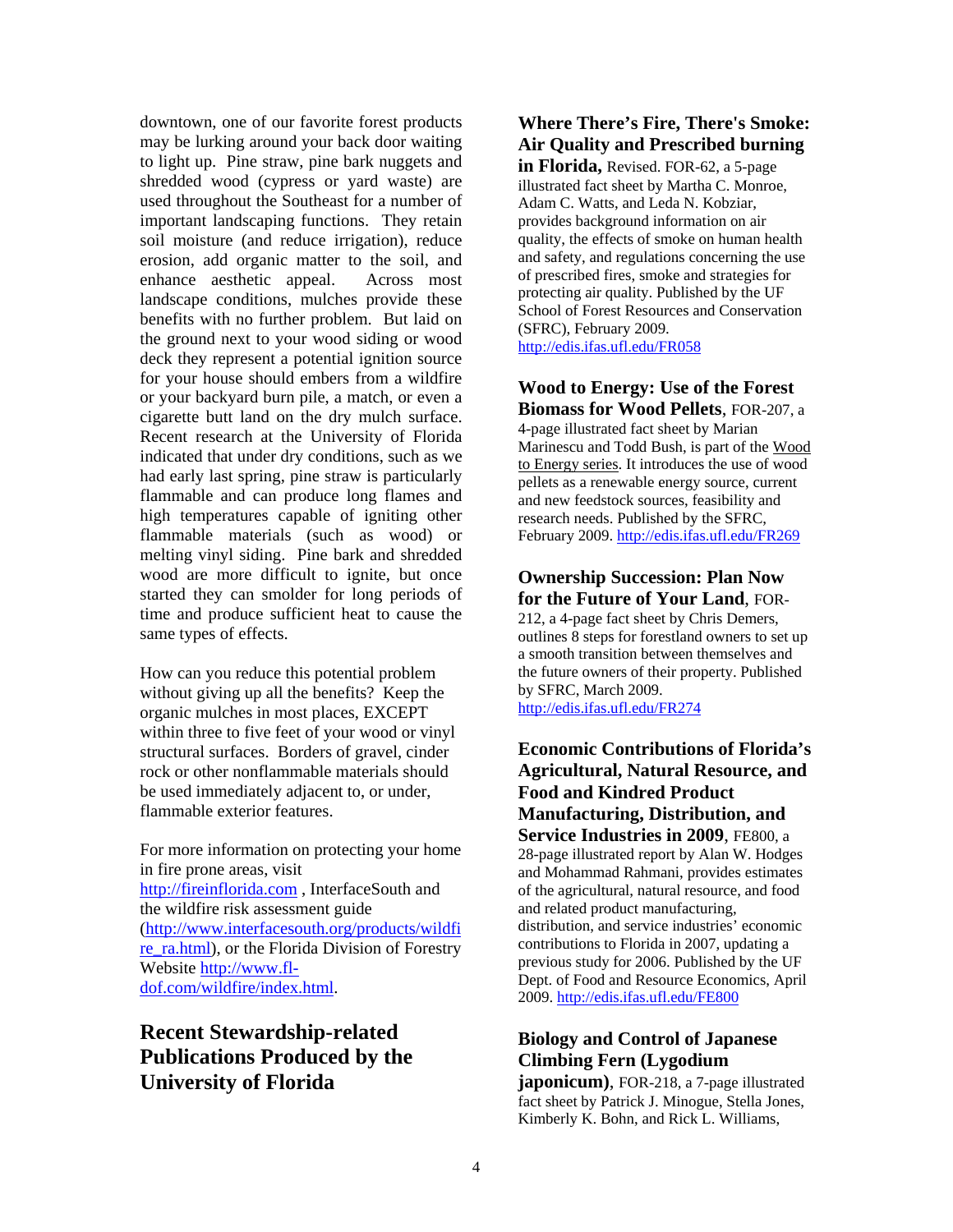describes invasive exotic vine which is widespread in damp areas in north and West Florida, its biology and control measures. Published by SFRC, May 2009. http://edis.ifas.ufl.edu/FR280

**Got Invasives? Get Help!** FOR-223, a 2-

page fact sheet by Benjamin Koubek and Chris Demers, describes the FloridaInvasives.org Web site and how it can help landowners and land managers locate valuable technical and financial assistance programs to prevent or control invasive exotic species problems. Published by SFRC, June 2009. http://edis.ifas.ufl.edu/FR285

# **Thanks 2008-2009 Florida Forest Stewardship Program Sponsors:**

Many THANKS to these

businesses/organizations for their support of this year's Forest Stewardship Program events:

*Blanton's Longleaf Container Nursery*, *Environmental Services Inc.*, *F&W Forestry Services*, *Farm Credit of Northwest Florida*, *Florida Farm Bureau*, *Florida Forestry Association*, *Forestland Management*, *Green Circle Bio Energy*, *International Forest Company*, and *Southern Forestry Consultants*.

If your business or organization is interested in supporting Florida's Forest Stewardship Program events in 2009-2010, contact Chris Demers, cdemers@ufl.edu or (352) 846-2375.

# **From the Stump**

I hear foresters complain of no business, no clients, no advancement and forestry being a profession of little money. I can see how that could be. Few foresters promote themselves to the general public. Fewer still are visible in the political realm where they are needed but reluctant to stick their nose. Forestry organizations seem to do things under cover, in private, and not involve the profession, only the members. Even foresters don't have the benefit of knowing where their organizations

stand, only what the headlines are of the actions. It looks to me like forestry news could be found in the newspaper, written by a prudent reporter who avoids editorializing.

Who promotes forestry? Why aren't foresters, who complain of no customers, not out in the public view, shaking hands, educating the public, standing between a tree-growing public and a revenue-seeking tax man? Who organizes the land owners who don't know that they need to be organized? Why are seminars held in the middle of the week, one hundred miles away (requiring hotel rooms) and costing as much as a course at the University? Why are small landowners the last in a long chain to find out about tree diseases, silviculture programs, invasive plants and the fight to get rid of them? Why aren't foresters knocking on the doors of the small landowner to get them interested in the management of their land? Opportunities abound. There are neighborhood watch meetings, gatherings of local church groups, schools begging for curriculum and newspapers, always looking for a story.

Why is it left to the small landowner to discover for him or herself that he or she is a tree farmer? Help and guidelines, if available at all, are years in the coming when he knows only one destination of his holdings, development. Perhaps it is because the developers knock on his door and create their own market.

Tom Cadenhead Jacksonville, FL

Want to step up to the Stump? We welcome your comments, questions, rant or all of the above. Send to cdemers@ufl.edu and write "stump" in the subject line. Letters should pertain to landowner or natural resources issues and be no more than 300 words in length. Letters may be edited for length and/or clarification. Please keep it civil – no personal attacks will be published.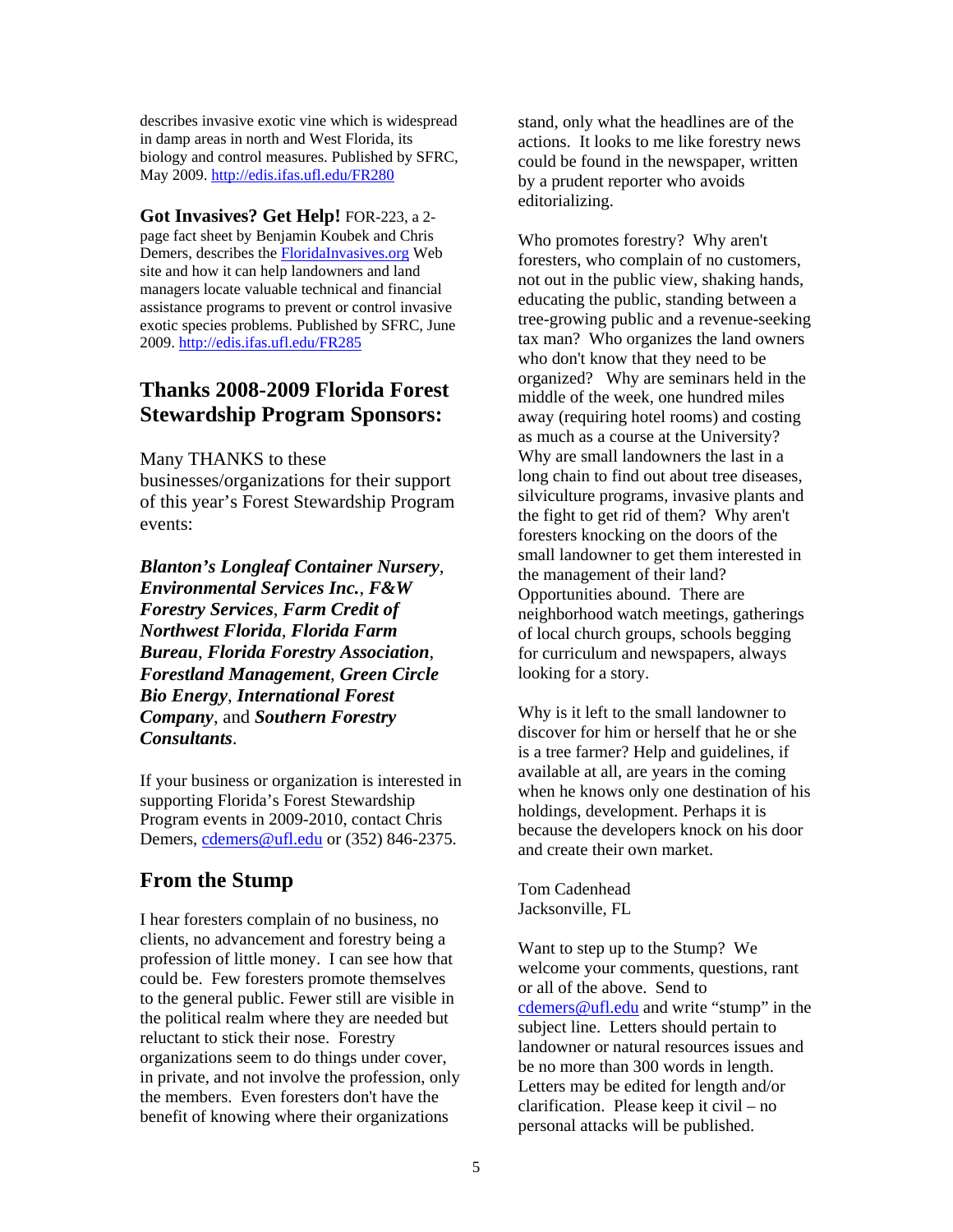

# **Congratulations Certified Forest Stewards and Tree Farmers!**





**Dr. John Ruis, Nassau County School Board**, Forest Stewards, Nassau County; pictured with David Holly (DOF), and Jennifer Montgomery (Jowett & Wood Consultants)



**Freddie McIntosh** (R), Forest Steward, Holmes County; pictured with Mike Mathis (DOF)

#### **Not Shown:**

**BC & Barbara McCray** Tree Farmers, Lafayette County **David McPhaul** Forest Steward, Gadsden County **Roy & Margaret Sprague** Forest Stewards, Gilchrist County



**Brenda and Billy Sunday**, Forest Stewards, Gadsden County

#### **Not shown**:

**Lane Armstrong** Forest Steward, Escambia County **Lula Bittle** Tree Farmer, Lafayette County **Broom Sage Hunting Preserve**  Tree Farmers, Nassau County **Colon Land** Tree Farmers, Lafayette County **Cornelia A. Downs** Tree Farmer, Bay County **Craig Gillikin & Joanne Duffy** Forest Stewards, Gilchrist County **Glen A. Hartzog**  Forest Steward, Bay County **Grady and Honor Hartzog** Forest Stewards, Gilchrist County **Donald & Margaret Hurst** Tree Farmers, Lafayette County **Kay Jones** Tree Farmer, Gilchrist County **Rhonda Largin Jones** Tree Farmer, Nassau County



**Richard Fish**, Forest Steward and Tree Farmer, Nassau County



**Dr. Donald & Betsy Burch** (center holding sign and plaque), Forest Stewards, being recognized at the Suwannee County Conservation Districts Annual Award banquet for Outstanding Forest Management

#### **Not Shown:**

**Toledo Manufacturing, Inc.**  Tree Farmers, Nassau County **Clifford S. Varnadoe**  Forest Steward, Bay County

#### **More information about these programs is on-line:**

Forest Stewardship Program: http://www.fl-dof.com/forest\_management/cfa\_steward\_index.html

Tree Farm: http://www.floridaforest.org/tree\_farm.php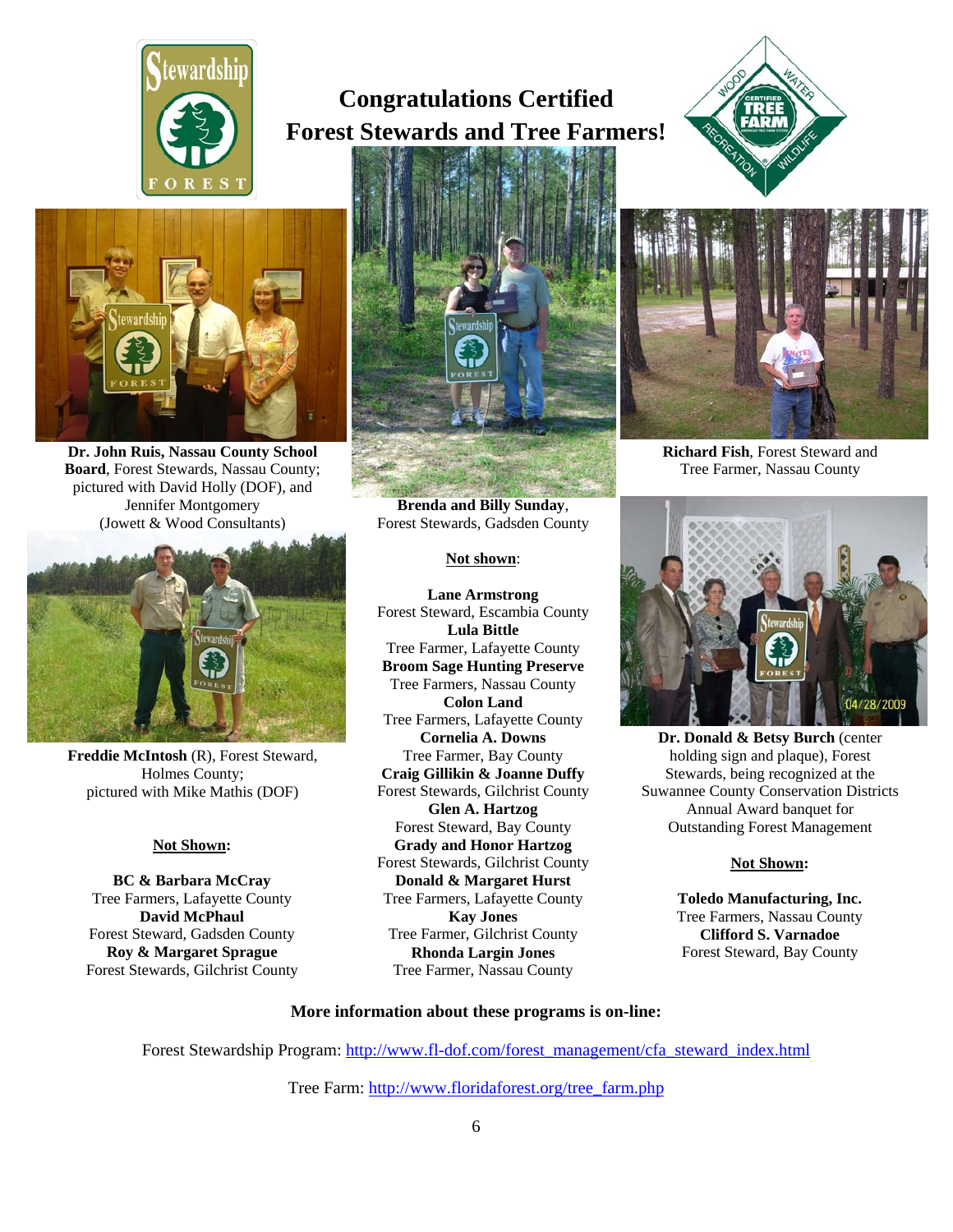

**Property Tour**  *Stewardship Property of*  **Bern and Jan Hadden Smith** *Madison County, FL* 

# **Date:** *Tuesday, September 15, 2009; meet and greet at 9:00 AM ET. Program begins promptly at 9:30.*

- **Tour:** The Smith tract, 250 acres, is managed for hay production (perennial peanut), forest products (pine straw, pulpwood, saw timber and Christmas trees), wildlife (whitetailed deer, wild turkey, bob-white quail and duck), and recreation (hunting and fishing). An adjacent 160-acre tract owned by Dr. E.E. Hadden, Jr. MD is managed in conjunction for timber production and hunting. The land has been in the Hadden Family since 1843 and is registered as a Century Pioneer Family Farm. The old home site has an open, hand-dug well (circa 1800s), a windmill and well (circa 1937) and a ¼- acre wildflower plot. Highly erodible cropland was converted to hay and pine under the Conservation Reserve Program. Pines were established under the former Forestry Incentive Program, and thinning conducted under the Southern Pine Beetle Prevention Program. Cost-share funds from the Wildlife Habitat Incentives Program and Environmental Quality Incentives Program were used to create forest openings, establish wildlife food plots, nest boxes, control invasive species (mimosa, chinaberry and Japanese climbing fern), manage undesirable hardwoods, and improve wildlife habitat with prescribed burning.
- **Register:** A sponsored lunch will be served on-site after the tour, sponsors TBA. This program is free but you must preregister. **Call the Madison County Extension Office at (850) 973-4138 to register.** *Attendance will be limited so please register soon!*  Directions are on the back of this announcement. Please share with others who may be interested. Contact Chris Demers, (352) 846-2375, cdemers@ufl.edu, with questions about this or other Forest Stewardship Program events.



**Funding for Florida's Forest Stewardship Program is provided by the USDA Forest Service through the Florida Department of Agriculture and Consumer Services Division of Forestry and a grant from the Sustainable Forestry Initiative.**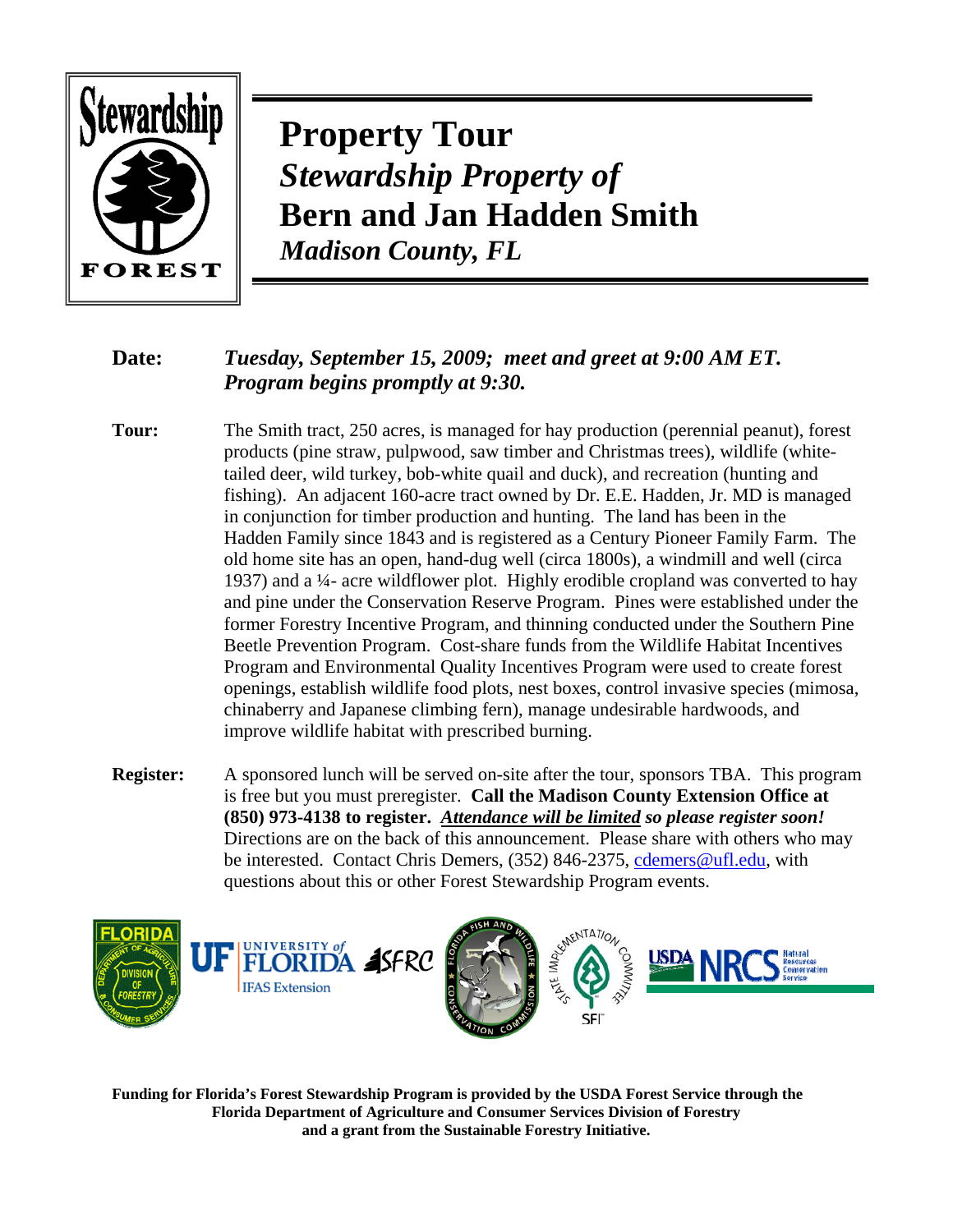Directions to Bern and Jan Hadden-Smith Property

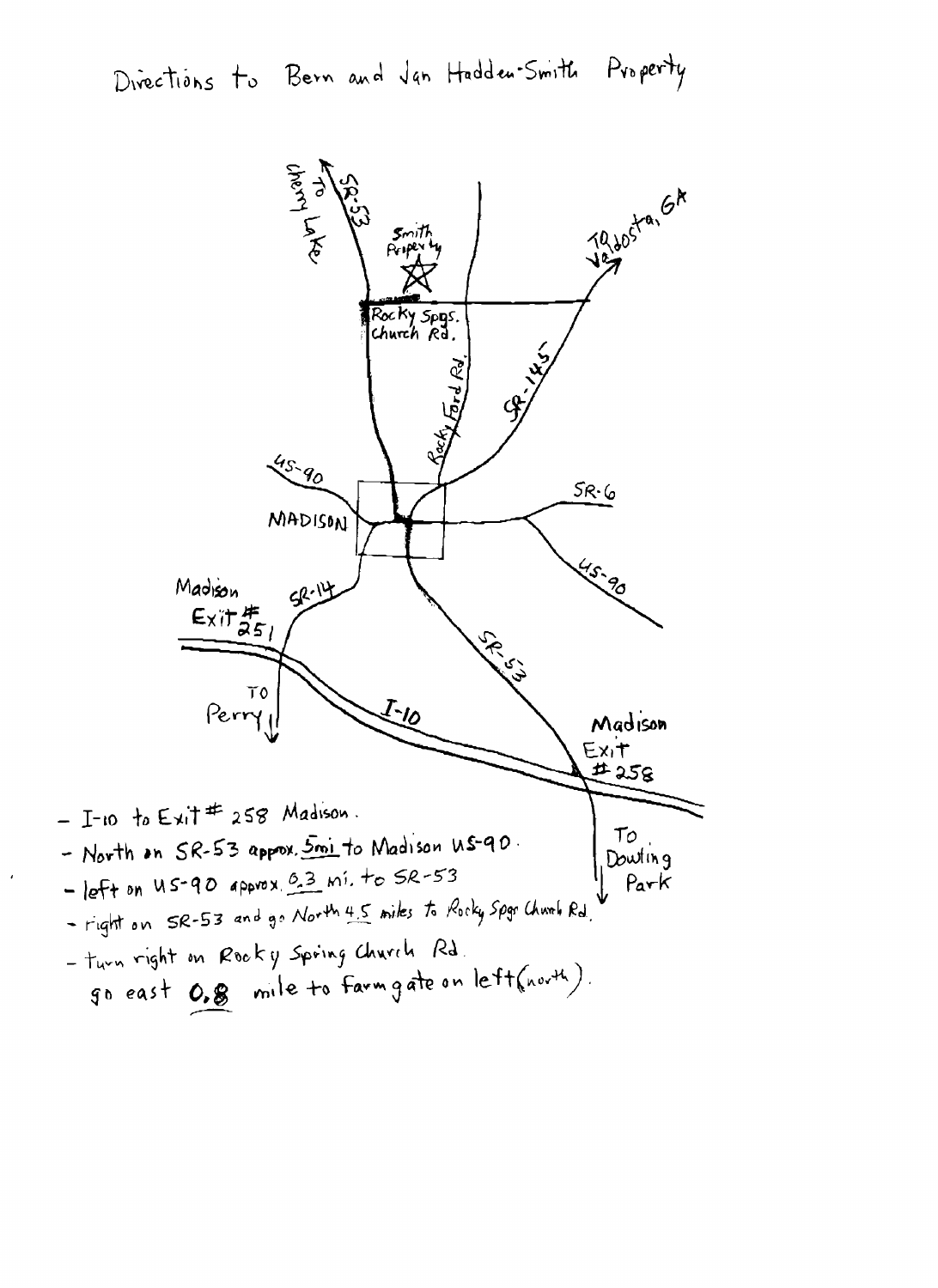

**Property Tour Turkey Hill Farm, Stewardship Property of Herman Holly and Louise Divine Leon County, FL** 

# **Date:** *Thursday, October 29, 2009; sign in, meet and greet at 9:00 AM ET.*

**Tour:** Herman Holley and Louise Divine bought their farm in January 1999 and say one of the first and smartest things they did was join the Forest Stewardship Program. Since then they have been working and expanding on the initial plan. The farm is 89 acres with several distinct ecosystems. There are a little less than 20 acres of planted loblolly pine about 18-20



years old. Much of the farm is in second growth hardwoods and "water features". Much to their surprise they are now making a living as organic farmers, growing a wide variety of seasonal produce for weekly markets and a small community supported agriculture (CSA) cooperative. They have planted a small citrus grove and are expanding their fig orchard and other fruit trees. For a preview of Turkey Hill farm, see their feature at http://www.localharvest.org/farms/M4181.

**Register:** A sponsored lunch will be served on-site after the tour, sponsors TBA. This program is free but you must preregister. **Contact Genice Harris at the Leon County Extension Office at (850) 606-5202, genicer@leoncountyfl.gov to register.** *Attendance will be limited so please register soon!* Directions are on the back of this announcement. Please share with others who may be interested. Contact Chris Demers, (352) 846-2375, cdemers@ufl.edu, with questions about this or other Forest Stewardship Program events.



**Funding for Florida's Forest Stewardship Program is provided by the USDA Forest Service through the Florida Department of Agriculture and Consumer Services Division of Forestry and a grant from the Sustainable Forestry Initiative.**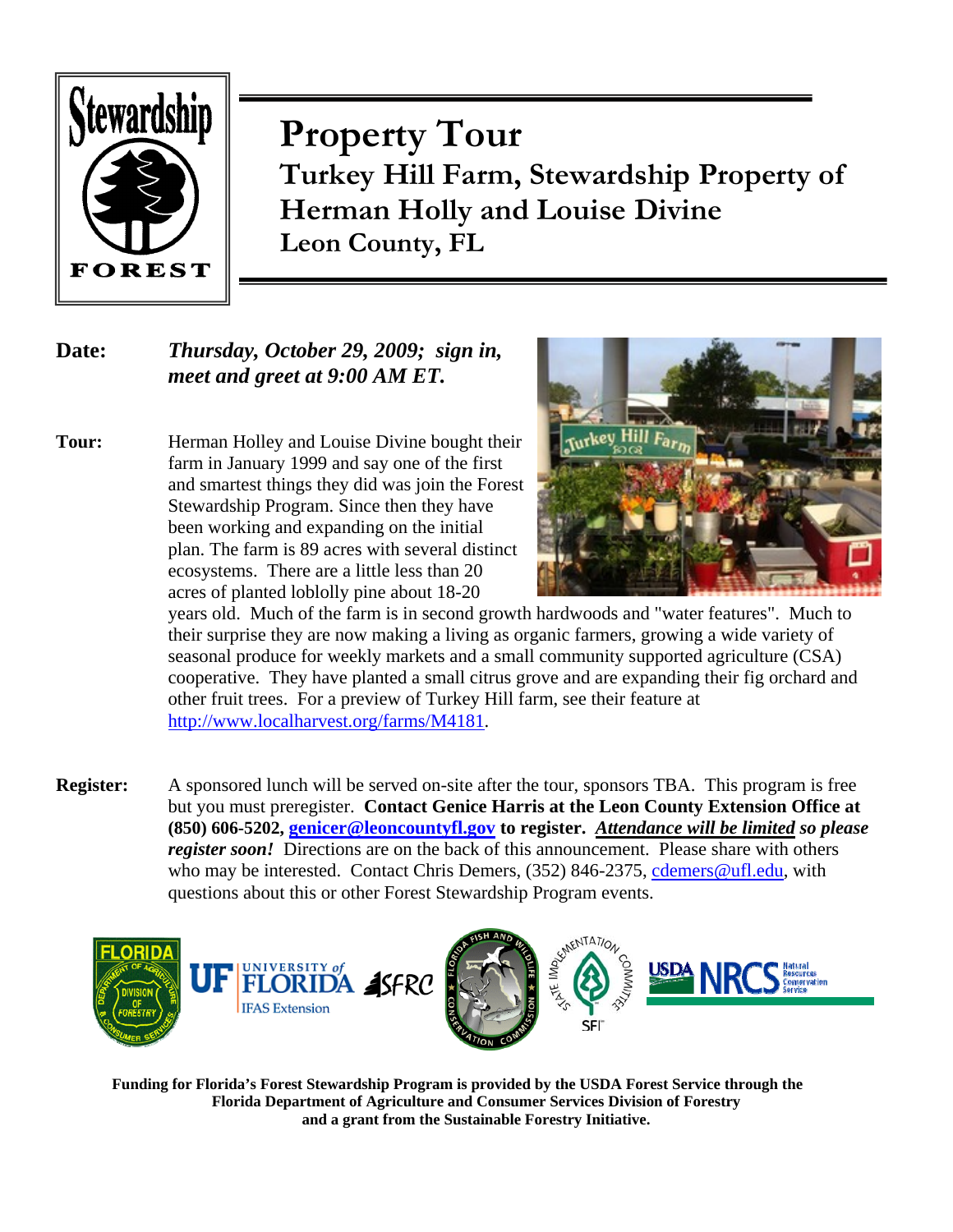# **Directions to Turkey Hill Farm 3546 Baum Road, Miccosukee, FL 32309**

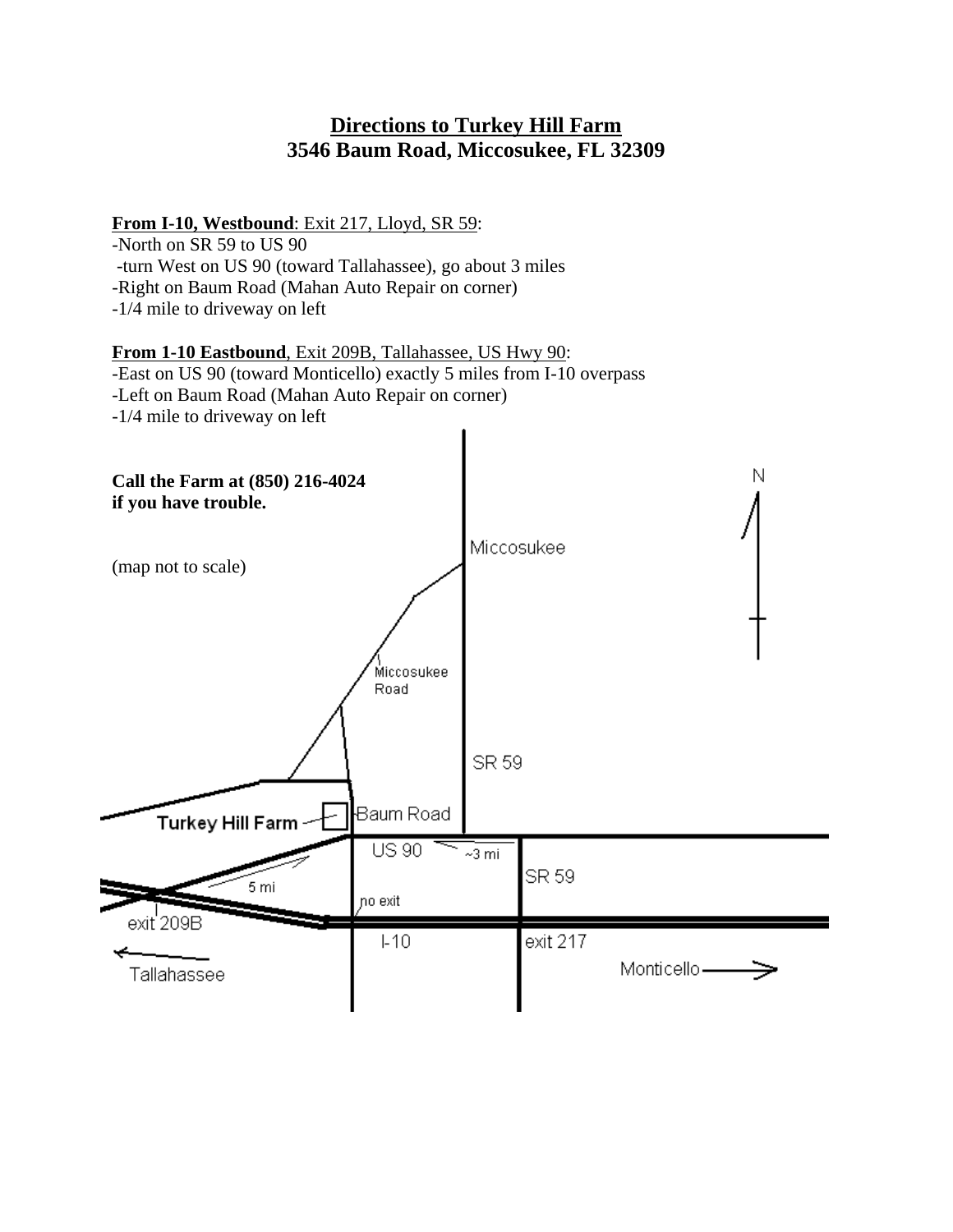# **Timber Price Update**

The timber pricing information below is useful for observing trends over time, but does not necessarily reflect current conditions at a particular location. Landowners considering a timber sale are advised to solicit the services of a consulting forester to obtain current local market conditions. Note that price ranges per ton for each product are also included.

Stumpage price ranges reported across Florida in the **2nd Quarter 2009** Timber Mart-South (TMS) report were:

- Pine pulpwood:  $$20 $33$ /cord ( $$7 $12$ /ton),  $\downarrow$  (from average 1<sup>st</sup> Quarter 2009 prices)
- Pine C-N-S: \$34 \$49/cord (\$13 \$18/ton), ↓
- Pine sawtimber: \$63 \$102/cord (\$24 \$38/ton), ↓
- Pine plylogs:  $$61 $86$ /cord ( $$22 $32$ /ton),  $\downarrow$
- Pine power poles: \$117 \$154/cord (\$44 \$58/ton), ↓
- Hardwood pulpwood:  $$10 $21/\text{cord} ( $3 $7/\text{ton}), \downarrow$

# **Trend Report**

Average stumpage prices for all major timber products in Florida, and the Southeast region, were down for the second straight quarter. Pine sawtimber prices are the lowest since 1993 and chipn-saw prices are the lowest since 1991. Market indicators for the major products are improving slightly but the economy is still in a contracting state. Unless conditions improve, lumber production in 2009 will be the lowest since 1985 and down over 40 percent from 2005, the peak year.